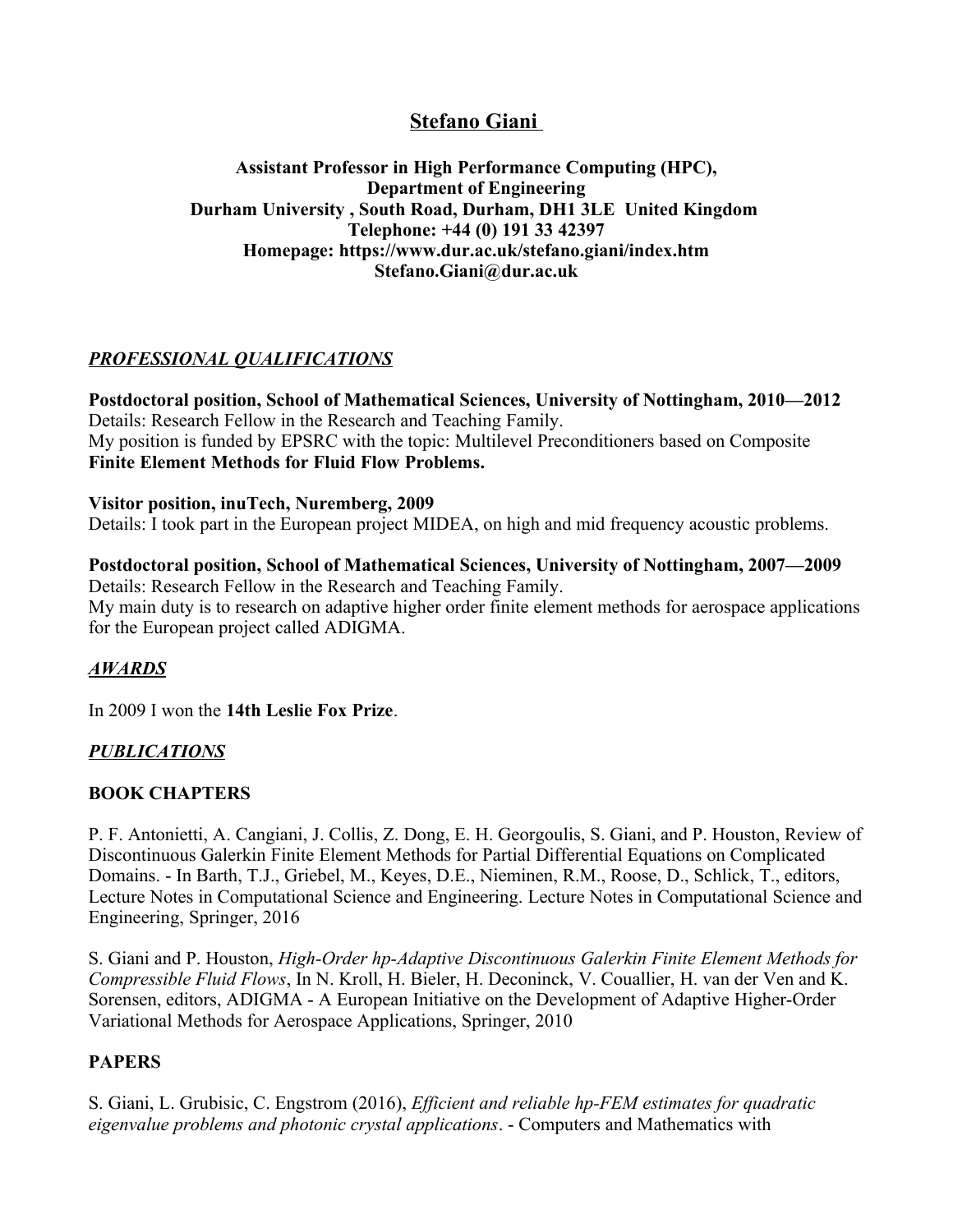Applications, Accepted.

S. Giani, L. Grubisic and J. Ovall (2016), *Benchmark results for testing adaptive finite element eigenvalue procedures part 2*. - Applied Numerical Mathematics 102, 1-16.

S. Giani and M. Seaid (2016), *hp-adaptive discontinuous Galerkin methods for simplified PN approximations of frequency-dependent radiative transfer.* - Computer Methods in Applied Mechanics and Engineering 301, 52-79.

S. Giani, L. Grubisic, A. Meidlar and J. Ovall (2015), *Robust estimates for hp-adaptive approximations of non-self-adjoint eigenvalue problems.* - Numerische Mathematik 133(3), 471-495.

S. Giani (2015), *hp-Adaptive Composite Discontinuous Galerkin Methods for Elliptic Eigenvalue Problems on Complicated Domains*. - Applied Mathematics and computation, Accepted.

S. Giani (2015), Solving elliptic eigenvalue problems on polygonal meshes using discontinuous Galerkin composite finite element methods. - Applied Mathematics and computation, Accepted.

S. Giani, P. Houston (2014), *hp-Adaptive Composite Discontinuous Galerkin Methods for Elliptic Problems on Complicated Domains*. - Numerical Methods for Partial Differential Equations 30(4), 1342-1367.

S. Giani (2014), *A hp-adaptive discontinuous Galerkin method for plasmonic waveguides*. - Journal of Computational and Applied Mathematics 270, 12-20.

S. Giani, P. Houston (2014), *Goal-Oriented Adaptive Composite Discontinuous Galerkin Methods for Incompressible Flows*. - Journal of Computational and Applied Mathematics 270, 32-42.

P. Antonietti, S. Giani and P. Houston (2014), *Domain Decomposition Preconditioners for Discontinuous Galerkin Methods for Elliptic Problems on Complicated Domains*. - Journal of Scientific Computing  $60(1)$ , 203-227.

S. Giani, D. Schötzau and L. Zhu (2014), *An a-posteriori error estimate for hp-adaptive DG methods for convection-diffusion problems on anisotropically refined meshes.* - Computers and Mathematics with Applications 67, 869-887.

S. Giani, P. Houston (2013), *Domain Decomposition Preconditioners for Discontinuous Galerkin Discretizations of Compressible Fluid Flows*. - Numerical Mathematics: Theory, Methods and Applications 7(2), 123-148.

S. Giani, L. Grubisic and J. Ovall (2013), *Error control for hp-adaptive approximations of semidefinite eigenvalue problems*. - Computing 95(1), 235-257.

P. Antonietti, S. Giani and P. Houston (2013), *hp-version composite discontinuous Galerkin methods for elliptic problems on complicated domains*. - SISC 35(3), A1417-A1439.

S. Giani (2013), *An a posteriori error estimator for hp-adaptive continuous Galerkin methods for photonic crystal applications*. - Computing 95(5), 395-414.

S. Giani (2013), *High-order/hp-adaptive discontinuous Galerkin finite element methods for acoustic problems*. - Computing 95(1), 215-234.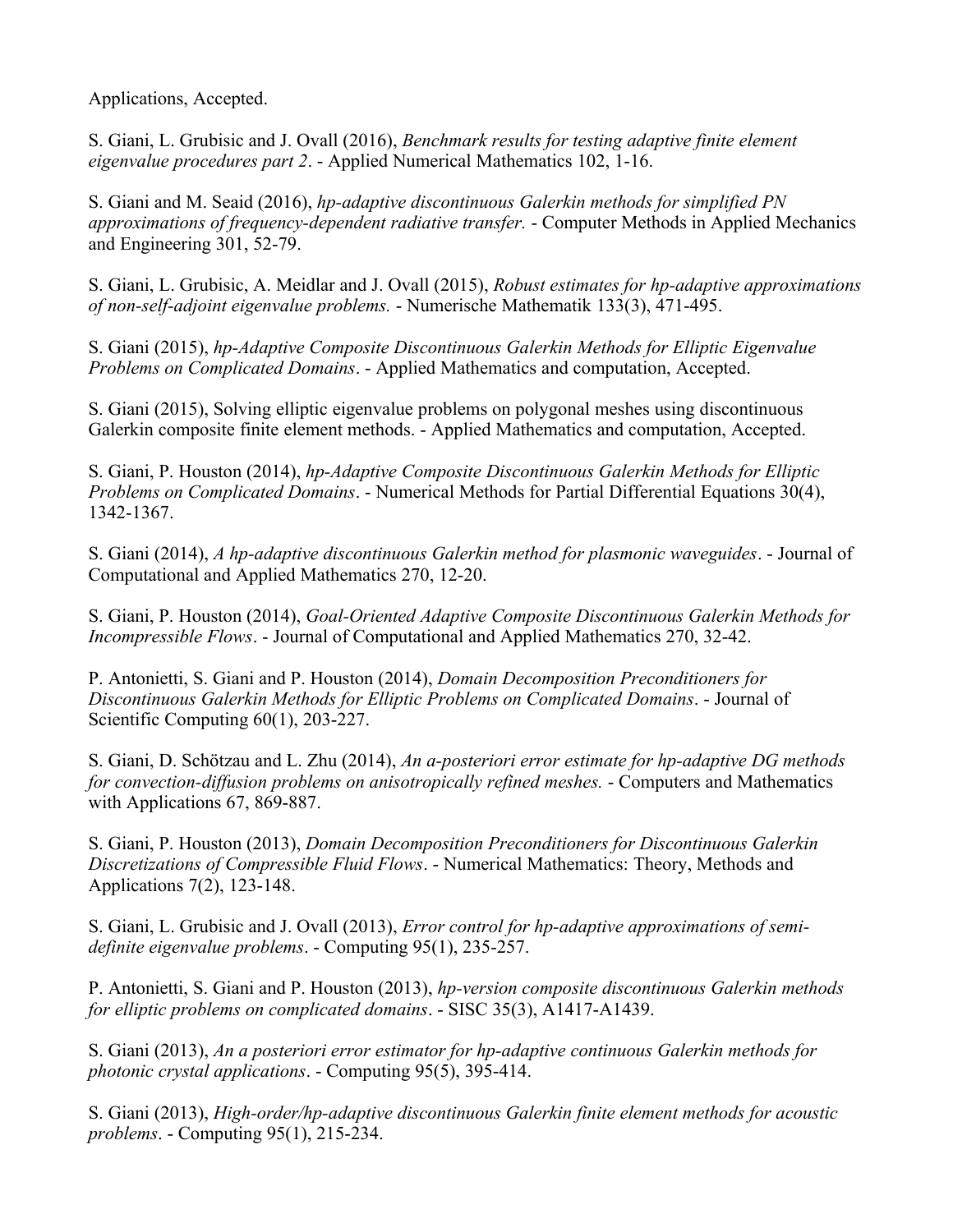P. Solin and S. Giani (2013), *An iterative adaptive hp-FEM method for non-symmetric elliptic eigenvalue problems.* - Computing 95(1), 183-213.

S. Giani and E. Hall (2013), *An a-posteriori error estimate for hp-adaptive DG methods for elliptic eigenvalue problems on anisotropically refined meshes*. - Computing 95(1), 319-341.

D.J. Chappell, G. Tanner and S. Giani (2012), *Boundary element dynamical energy analysis: a versatile method for solving two or three dimensional wave problems in the high frequency limit.* -Journal of Computational Physics 231(18), 6181-6191.

S. Giani and P. Houston (2012), *Anisotropic hp-adaptive discontinuous Galerkin finite element methods for compressible fluid flows*. - International Journal of Numerical Analysis and Modeling 9(4), 928-949.

S. Giani and I.G. Graham (2012), *Adaptive finite element methods for computing band gaps in photonic crystals*. - Numerische Mathematik 121(1), 31-64.

S. Giani, L. Grubisic and J. Ovall (2012), *Benchmark results for testing adaptive finite element eigenvalue procedures*. - Applied Numerical Mathematics 62(2), 121-140.

S. Giani (2012), *Convergent adaptive finite element methods for photonic crystal applications,*  Mathematical Models and Methods in Applied Sciences (M3AS), Accepted.

S. Giani (2012), *An a posteriori error estimator for hp-adaptive discontinuous Galerkin methods for computing band gaps in photonic crystals*, Journal of Computational and Applied Mathematics, Accepted.

S. Giani and E. Hall (2012), *An A Posteriori Error Estimator for Hp-Adaptive Discontinuous Galerkin Methods for Elliptic Eigenvalue Problems,* Mathematical Models and Methods in Applied Sciences (M3AS), Accepted.

S.Giani, L. Grubisic, J. S. Ovall (2011), *Benchmark results for testing adaptive finite element eigenvalue procedures,* Applied Numerical Mathematics 62(2), 121-140.

S. Giani and P. Houston (2011), *Anisotropic hp-adaptive discontinuous Galerkin finite element methods for compressible fluid flows*, International Journal of Numerical Analysis and Modeling, Accepted.

S. Giani and I.G. Graham (2011), *Adaptive finite element methods for computing band gaps in photonic crystals*, Numerische Mathematik, Accepted.

D. Chappell, S. Giani and G. Tanner (2011), *Dynamical energy analysis for built-up acoustic systems at high frequencies*, J. Acoust. Soc. Am. (JASA) 130(3), 1420-1429.

L. Zhu, S. Giani, P. Houston and D. Schötzau (2011), *Energy Norm A-Posteriori Error Estimation for hp-Adaptive Discontinuous Galerkin Methods for Elliptic Problems in Three Dimensions*, Mathematical Models and Methods in Applied Sciences (M3AS) 21(2), 267-306.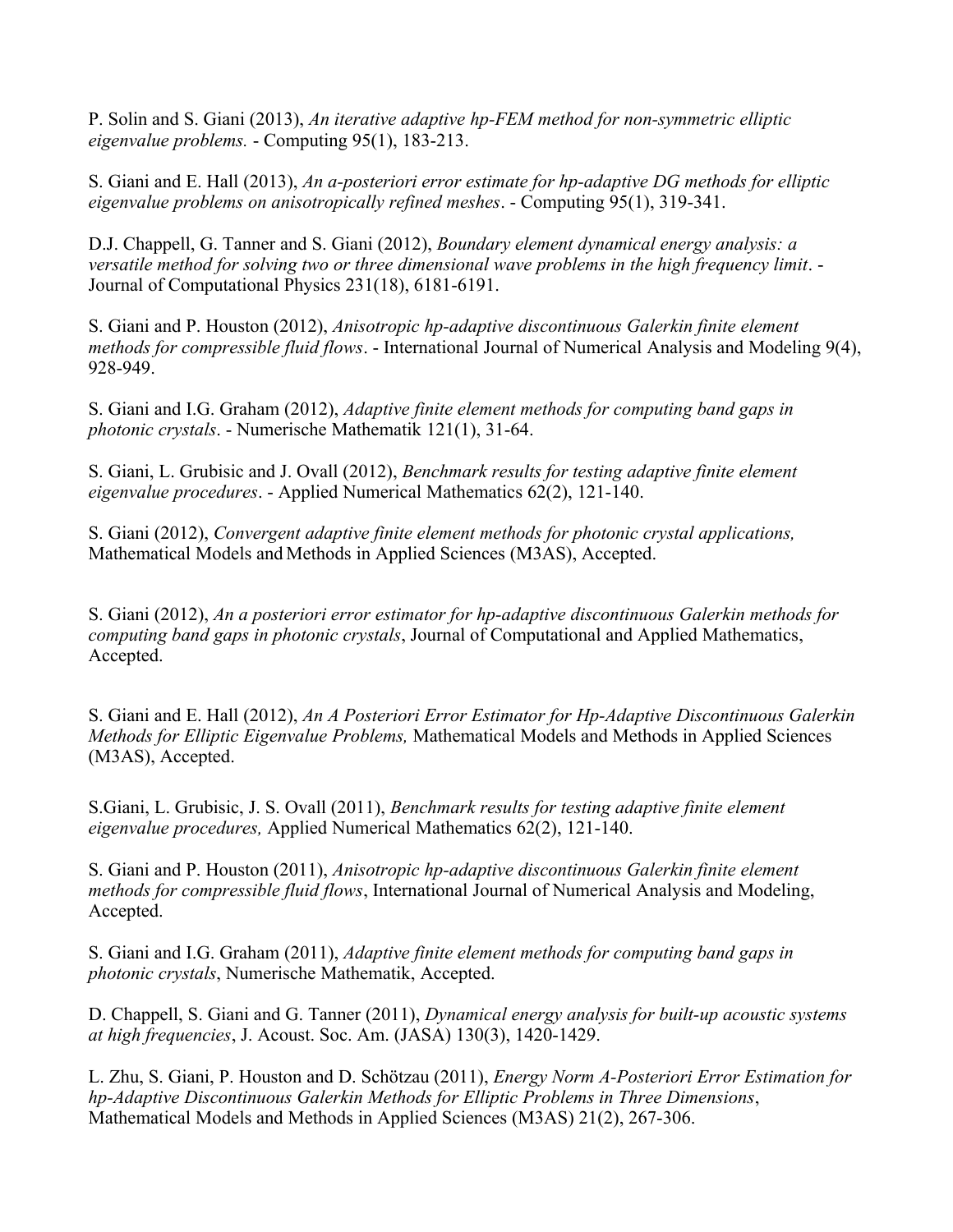S. G. and I. G. Graham (2009), *A convergent adaptive method for elliptic eigenvalue problems*, SIAM J. Numer. Anal. 47(2) , 1067-1091

### **PEER REVIEWED CONFERENCE PAPERS**

G. Tanner, D. Chappell, H. B. Hamdin, S. Giani, C. Seidel and F. Vogel, *Acoustic energy distribution in multi-component structures - Dynamical Energy Analysis versus numerically exact results*. - ISMA2010 International Conference on Noise and Vibration Engineering, 20-22 September 2010, Leuven/Belgium

G. Tanner and S. Giani, *Wave transport in complex vibro-acoustic structures in the high-frequency limit.* - IUTAM Symposium on Vibration Analysis of Structures with Uncertainties, Proceedings of the IUTAM Symposium on the Vibration Analysis of Structures with Uncertainties held in St. Petersburg, Russia, July 5-9, 2009, Springer

S. Giani and I.G. Graham, *Convergence of adaptive finite element methods for el liptic eigenvalue problems with applications to photonic crystals*. - Mathematisches Forschungsinstitut Oberwolfach , Report No. 37/2009 (2009)

### *EDUCATION*

#### **Ph.D., Mathematical Sciences, University of Bath , 2004—2008**

Concentrations: Numerical Analysis, Eigenvalue Problems, Applications to Photonic Crystals Dissertation: Convergence of Adaptive Finite Element Methods for Elliptic Eigenvalue Problems with Applications to Photonic Crystals Supervisor: Prof. Ivan G. Graham

#### **M.Sc. In Applied and Computational Mathematics, Oxford University, 2003—2004**

Concentrations: Numerical Analysis, Symplectic Methods Dissertation: Magnus Series Methods for Des Supervisor of Dissertation: Prof. Endre Süli

### **Degree, Mathematical Sciences, Università di Pavia, 1998—2003**

Dissertation: Calcolo degli Autovalori della Cavità Risonante Mark: 110/110 cum laude (full mark with laude) Supervisor of Dissertation: Prof. Daniele Boffi As a student, I was affiliated with the Borromeo's University College, an institution of excellent which is comparable to The Scuola Superiore Sant'Anna of Pisa.

### **Recent Talks:**

- $\triangleright$  A discontinuous Galerkin method for solving elliptic eigenvalue problems on polygonal meshes with hp-adaptivity - 2018, ECCOMAS ECCM-ECFD 2018 2018 , Glasgow
- $\triangleright$  A discontinuous Galerkin method for solving elliptic eigenvalue problems on polygonal meshes with hp-adaptivity - 2018, ESCO 2018 , Pilsen
- ➢ High-Order/hp-Adaptive Multilevel Discontinuous Galerkin Methods with applications in fluid dynamics - 2016, ESCO 2016 , Pilsen
- ➢ High-Order/hp-Adaptive Multilevel Discontinuous Galerkin Methods 2014, ESCO 2014 , Pilsen
- $\triangleright$  An Iterative Finite Element Method with Adaptivity for Multiple Eigenvalues 2012, ESCO